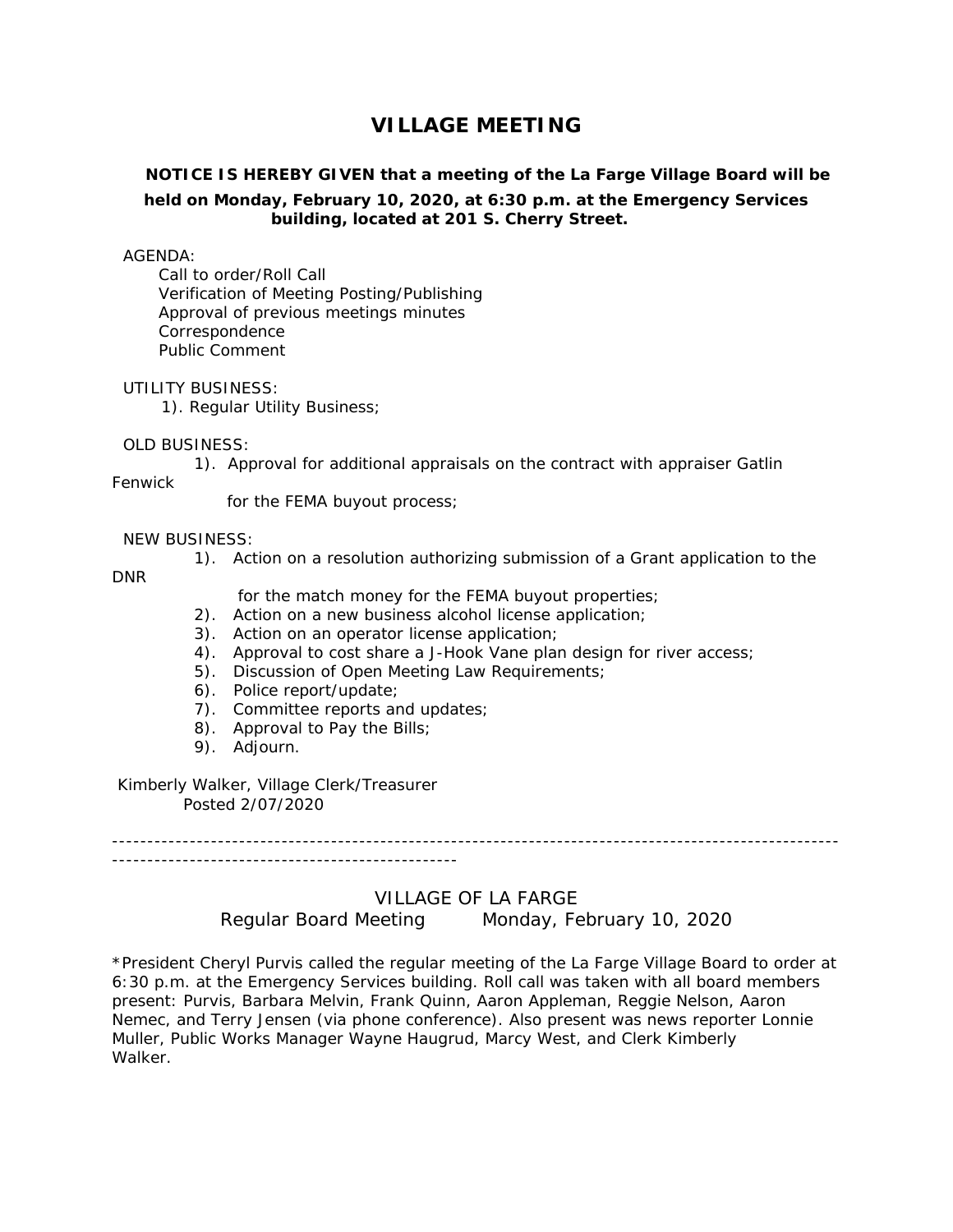\*Verification of meeting publishing in the La Farge Episcope and posting at the Bank, Post Office, and Village Office on February 7, 2020 was given.

\*Quinn moved, Melvin seconded to approve the previous meetings minutes: (1-13- 20/Regular board meeting; 1-28-20/Regular Library board meeting; 1-30-20/Planning Grant committee meeting; and 2-5-20/ Planning Commission meeting). (Carried).

\*Correspondence: None.

\*Public Comment: None.

\*Utility business: PWM Wayne Haugrud said he had nothing to report. Things are going well.

\*Old business: Last month, Gatlin Fenwick of Precision Appraisal was approved to appraise 3 properties for the FEMA buyouts. We have since been told by the DNR all properties that will be acquired need to have appraisals. There's a total of 8 residential properties at \$500 each and 1 commercial for \$1,500. Quinn moved, Nemec seconded to approve the additional buyout appraisals from Gatlin Fenwick. (Carried).

\*Reviewed a "Resolution to Submit Grant Application - Municipal Flood Control Grant" for authorizing submission of a grant to the DNR for the match money to the FEMA buyout properties. This will help us finance the village 12 ½ % share of the buyouts and reimburse the appraisal costs. Quinn moved, Nemec seconded to authorize this grant application resolution to the DNR. (Carried).

\*Received an Alcohol beverage retail license application from Gabe Williams, for a Class B beer and Class C wine license. He's in the process of buying Cheryl Haas's property (located at 120 W. Main Street). Closing is the first week in March. The Twisted Raven Lounge, LLC, will be the name. Appleman moved, Quinn seconded to approve the beer and wine license, contingent upon the sale of the property. (Carried).

\*Melvin moved, Appleman seconded to approve a renewal operator license for Tammy Fitzpatrick. (Carried).

\*Marcy West was present to discuss a possible cost share for a J-Hook Vane design for river access. The Planning commission recently talked about this, and upon doing further checking, Marcy said the cost came in 3 times higher than originally expected. She suggested it be tabled for now. She did explain and pass out design pictures of how it works. The group is looking at going from Seelyburg to Hwy 82 at the edge of the village. This is a beautiful stretch of area. The J-Hook Vane creates better access getting in and out of the river as it's made in the streambank. It's been found that floating docks get taken out from the flood waters.

Looking to put one at Organic Valley or Sandmire Park. But Marcy said she'll do more investigating into it.

\*Cheryl gave an update on open meeting law requirements. A packet of material was given the members to read over and become familiar with, from material obtained from the League of Wisconsin Municipalities website. Social gatherings/community events are not posted. Village business should not be discussed at get-togethers like this. Use of email conversations and texting is an upcoming concern. Emailing to two or more constitutes a walking quorum and a violation. For informational purposes, it's best to send to Kim or bring it up to the full board to be put on the agenda.